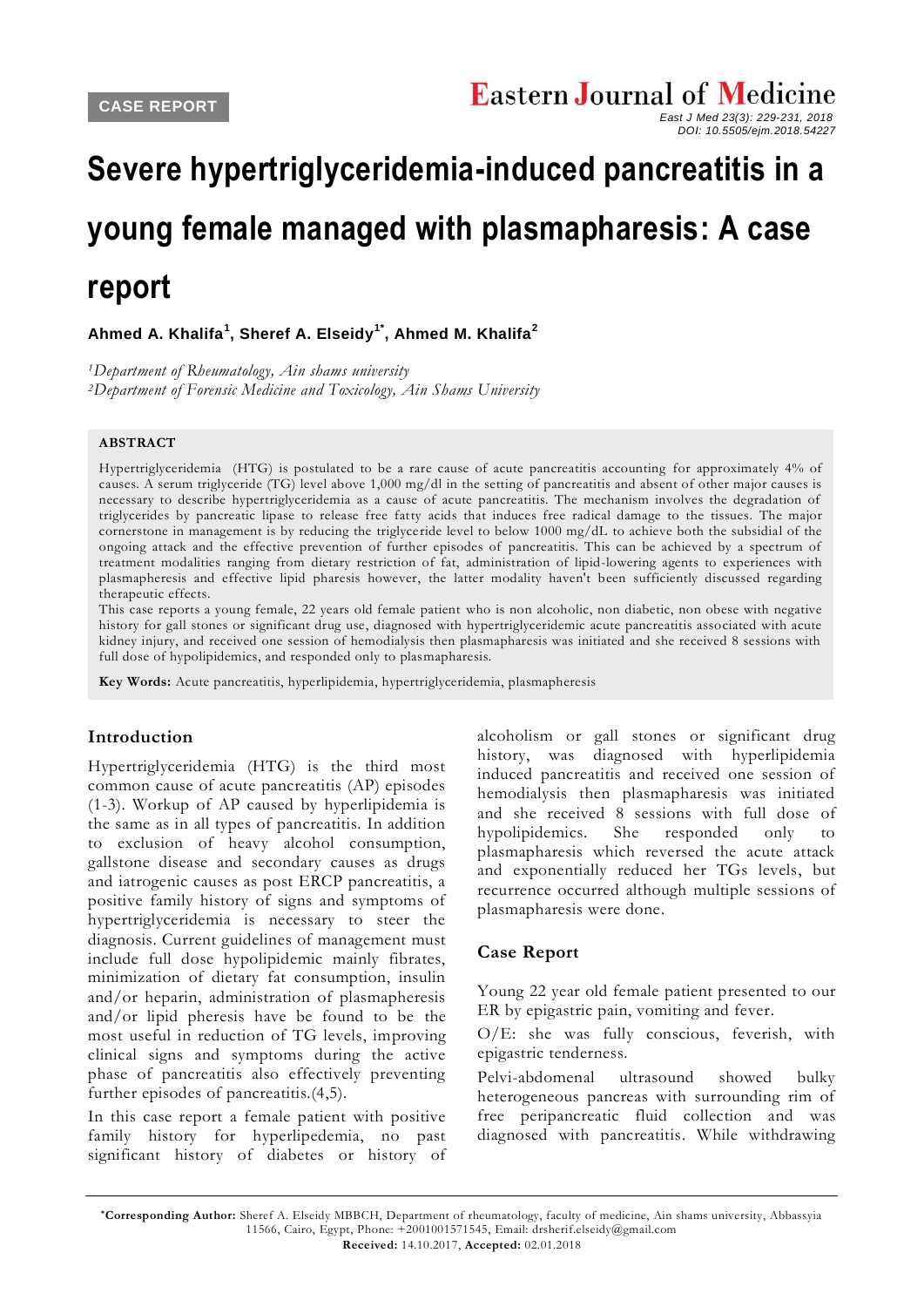her blood for laboratory tests, her blood looked milky white.

Laboratory results showed: elevated kidney functions (creatinine 3.4 mg/dL) and serum amylase 209 IU. She had hyperlipidemia, her TGs level was (1335 mg/dL) and serum cholesterol was (750 mg/dL). She did not improve on full dose of hypolipidemics, then developed acute kidney injury and her serum blood urea nitrogen was 73 mg/dL and serum creatinine was 6.2 mg/dL and received one session of hemodialysis followed by 8 sessions of plasmapharesis with full dose of hypolipidemics. She responded only to plasmapharesis. Her TGs and cholesterols started to decrease and reached 545 mg/dL and 194 mg/ dL respectively and she clinically started to improve and her serum amylase was 11 IU. Plasmapharesis was stopped. Unfortunately she deteriorated again with more severe symptoms and re-elevation of TGs and cholesterol. Computerized tomography abdomen revealed bulky heterogeneous pancreas with high density fluid collection and multiple air foci suggestive of necrotizing pancreatitis with moderate ascites and bilateral pleural effusion. The patient then had 2 attacks of generalized tonic clonic fits followed by deterioration of conscious level. She developed disseminated intravascular coagulopathy (DIC) and acute respiratory distress syndrome (ARDS) and unfortunately she passed away.

# **Discussion**

Hyperlipidemia as a cause of acute pancreatitis was first discussed in 1865 by Speck, the relationship then has been thoroughly studied in numerous papers and reports. The mechanism behind which hyperlipedemia leads to pancreatitis is thought to be that serum chylomicrons or triglycerides are degraded by the pancreatic lipase to generate free fatty acids that causes pancreatic capillary inflammation and thrombosis within the pancreatic capillary bed leading to pancreatitis. Free fatty acids also either exerts a toxic effect on pancreatic acinar cells or damages the capillaries directly via free radical damage. Elevated concentrations of free fatty acids in the pancreatic capillaries causes capillary inflammation and thrombosis leading to ischemia, infarction and acidosis, also free fatty acids in this highly acidic environment activate pancreatic enzymes and thus initiating acute pancreatitis (6-9).

The two major signs of hyperlipidemic induced pancreatitis are high serum triglyceride level above 1,000 mg/dL and hyperchylomicronemia at the

early stage of pancreatitis in a non obese non diabetic, non alcoholic patient with no other secondary cause for pancreatitis.

Current management guidelines include: hypolipidemic agents, fat restriction, heparin infusion, insulin and plasmapharesis. However, with heparin the effect on triglyceride reductions is transient and the patient experience reaccumulation of TGS with long term infusion (10,11), on the other hand insulin use in nondiabetics has no clear evidence (11).

Patients with HTG\_AP are more susceptible to systemic inflammatory response syndrome and end organ damage than in other types of pancreatitis (8). Making therapeutic plasma exchange most beneficial to reduce serum triglyceride levels, as it was proposed that its efficacy is superior especially when there is evidence of shock or end-organ failure due to systemic inflammatory response syndrome (5).

In our case report the patient had a positive family history of hyperlipedemia and presented with severe type V hyperlipedemia in the acute phase at first of (1335 mg/dL), management with a trial of hypolipidemics was unsatisfactory and only plasma exchange lowered the lipid level and TGs with a value reaching (934mg/dl) after the first session and also improved the clinical status of the patient. But even though eight sessions were sufficient to control active disease they did not prevent recurrence in this patient with a more severe picture and superadded ARDS and DIC.

Plasmapharesis is the best treatment modality to reverse the acute phase of hyperlipidemic induced pancreatitis. However the role of plasmapharesis administration to prevent recurrence of acute pancreatitis remains unclear and further research is indicated.

**Competing interests:** The authors declare that they have no competing interests

Ethical considerations: Ethical approval for this case report was obtained from the Ethics Review Committee of Ain Shams faculty of medicine, informed consent was obtained following a full explanation of the procedure from first degree relative.

## **References**

1. Tsuang W, Navaneethan U, Ruiz L, Palascak J, Gelrud A. Hypertriglyceridemic Pancreatitis: Presentation and Management. The American Journal of Gastroenterology 2009: 984-991.

East J Med Volume:23, Number:3, July-September/2018